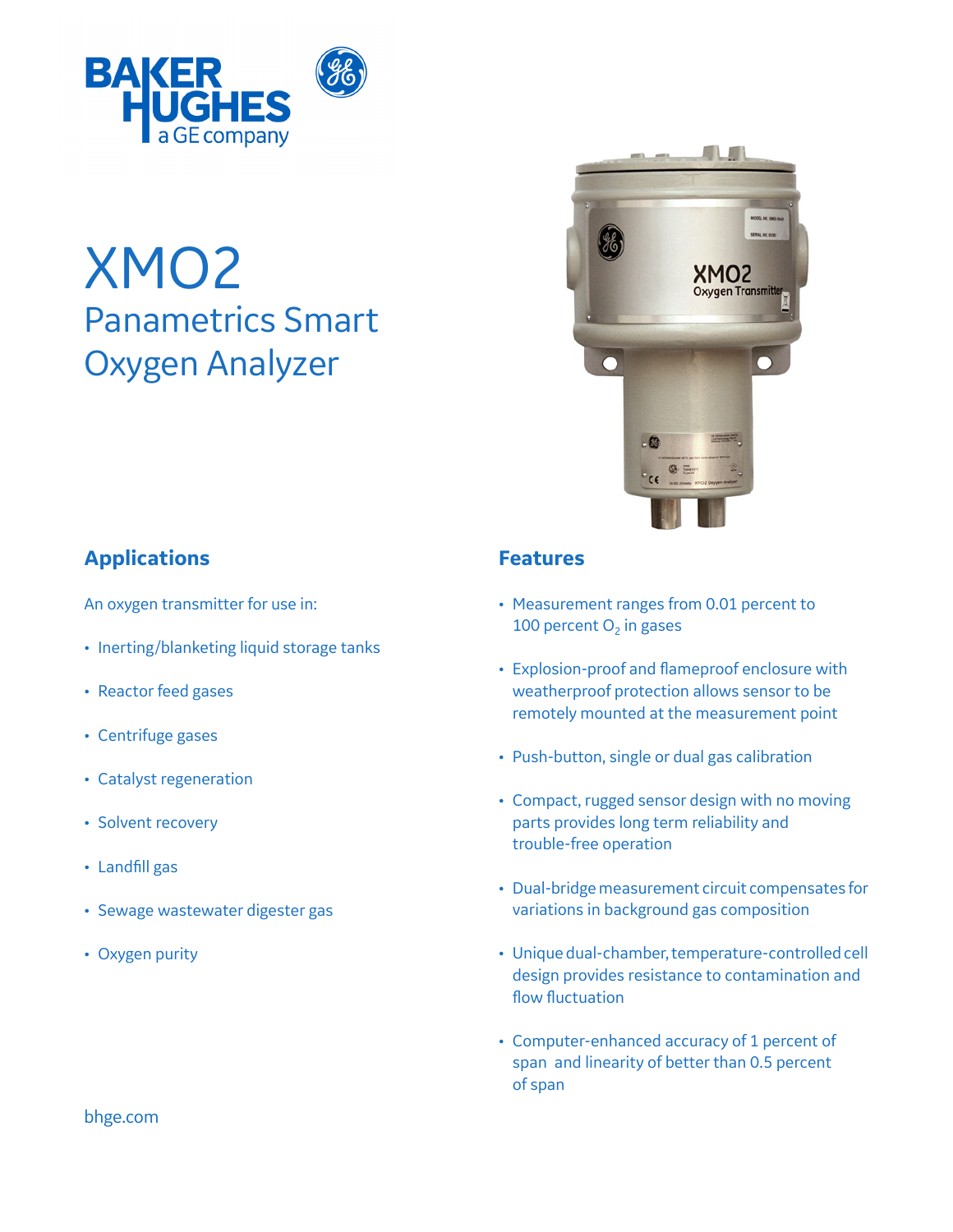

# **Smart Oxygen Transmitter**

The XMO2 thermoparamagnetic oxygen transmitter is the most stable oxygen analyzer available on the market today. It represents the state of the art in oxygen measurement. With the XMO2 transmitter, reliable process oxygen measurement can be as easy as temperature or pressure measurement.

# **Top Performance and Ease of Use**

The XMO2 combines computer-enhanced, automatic oxygen signal compensation, fast-response software, real-time error detection and automated calibration with a proven thermoparamagnetic oxygen sensor to achieve unequaled performance and ease of use.

The compact, weatherproof, explosion-proof and flameproof XMO2 is specifically designed to be field installed at the process measurement point, thus minimizing sample-conditioning requirements while ensuring the best sample and the fastest possible response. With no moving parts, it is insensitive to mounting position or vibration, and it has excellent long-term reliability. The XMO2's dual-chamber oxygen cell design makes it resistant to contamination and flow variation.

# **Automatic Background Gas Compensation**

An onboard microprocessor gives the XMO2 the computing power to provide advanced online signal conditioning and digital communications via an RS232 interface and menu-driven software. Integrated signalprocessing algorithms provide improved linearity and accuracy, and automatic compensation for background gas variations and/or atmospheric pressure effects. A fastresponse software routine provides typical response time of less than 15 seconds. When recalibration does become necessary, it can be accomplished quickly and easily through software, with no potentiometers to adjust.

## **Choice of Enclosures and Ranges**

The XMO2 requires 24 VDC power and provides a 4 to 20 mA output signal with fully programmable zero and span settings. The output is proportional to oxygen concentration and internally compensated for background gas and/or atmospheric pressure variations. The weatherproof, explosion-proof and rack-mount options are available in a wide variety of measurement ranges.

### **XMO2 Accessories**

BHGE provides a complete line of accessories for use with the XMO2. This includes sample systems customdesigned for specific applications, a 24 VDC power supply and a four-wire color-coded cable in lengths up to 4000 ft (1200 m). The XMO2 can also be interfaced with other BHGE displays and analyzers, such as the TMO2D, XDP and moisture.IQ analyzers. The TMO2D and XDP displays provide microprocessor-based oxygen signal compensationformaximumaccuracy,software-enhanced response and automatic calibration of the XMO2 transmitter.

#### **Dual-Chamber Design**



*Flow schematic of the XMO2 thermoparamagnetic oxygen measuring cell. Oxygen's paramagnetic property causes an oxygen-containing gas sample to move within the magnetic field. The gas movement creates a "magnetic wind" that is sensed by the thermistor pairs. Oxygen concentration and background gas compensation are determined by the transmitter's microprocessor.*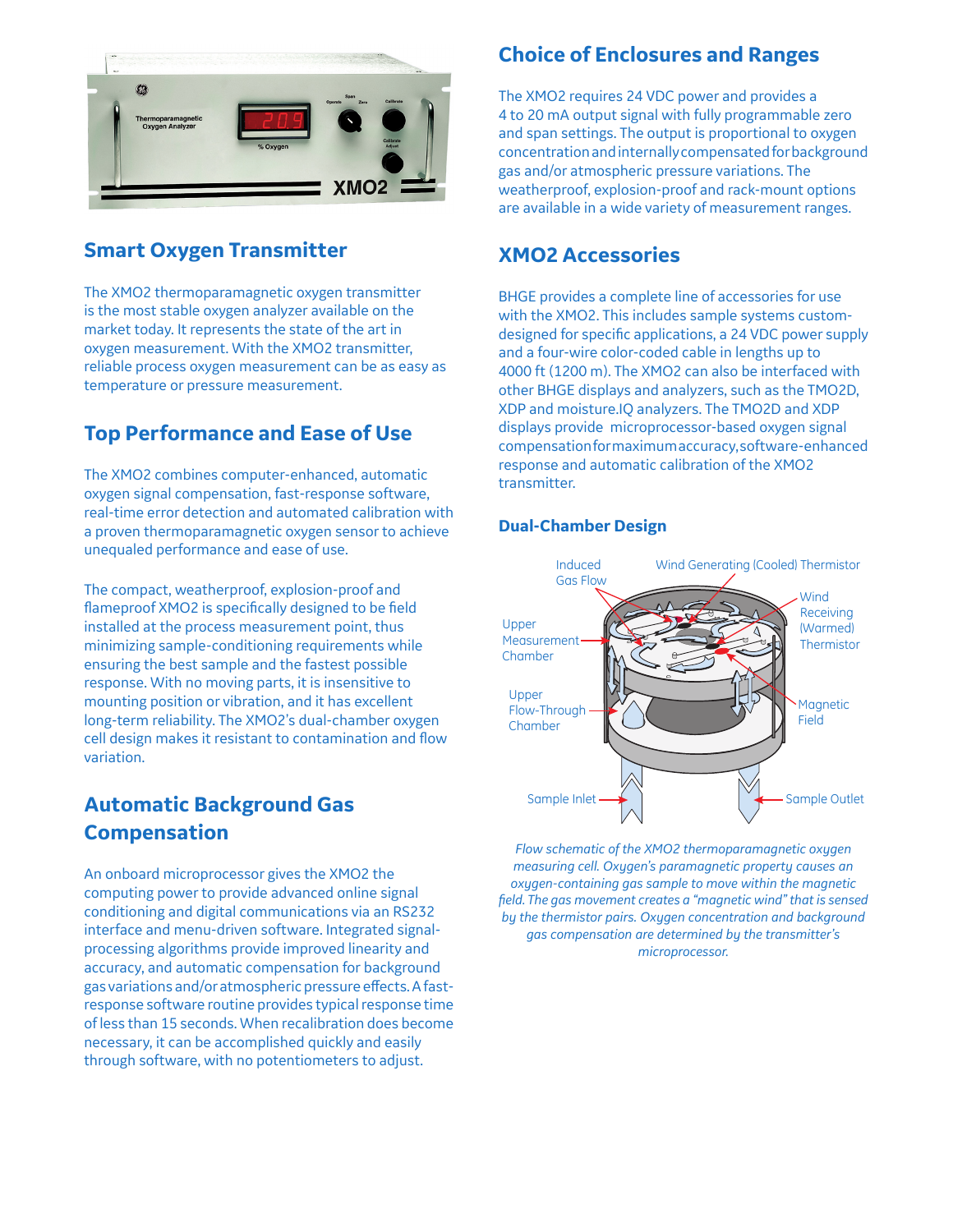# **Dimensions**

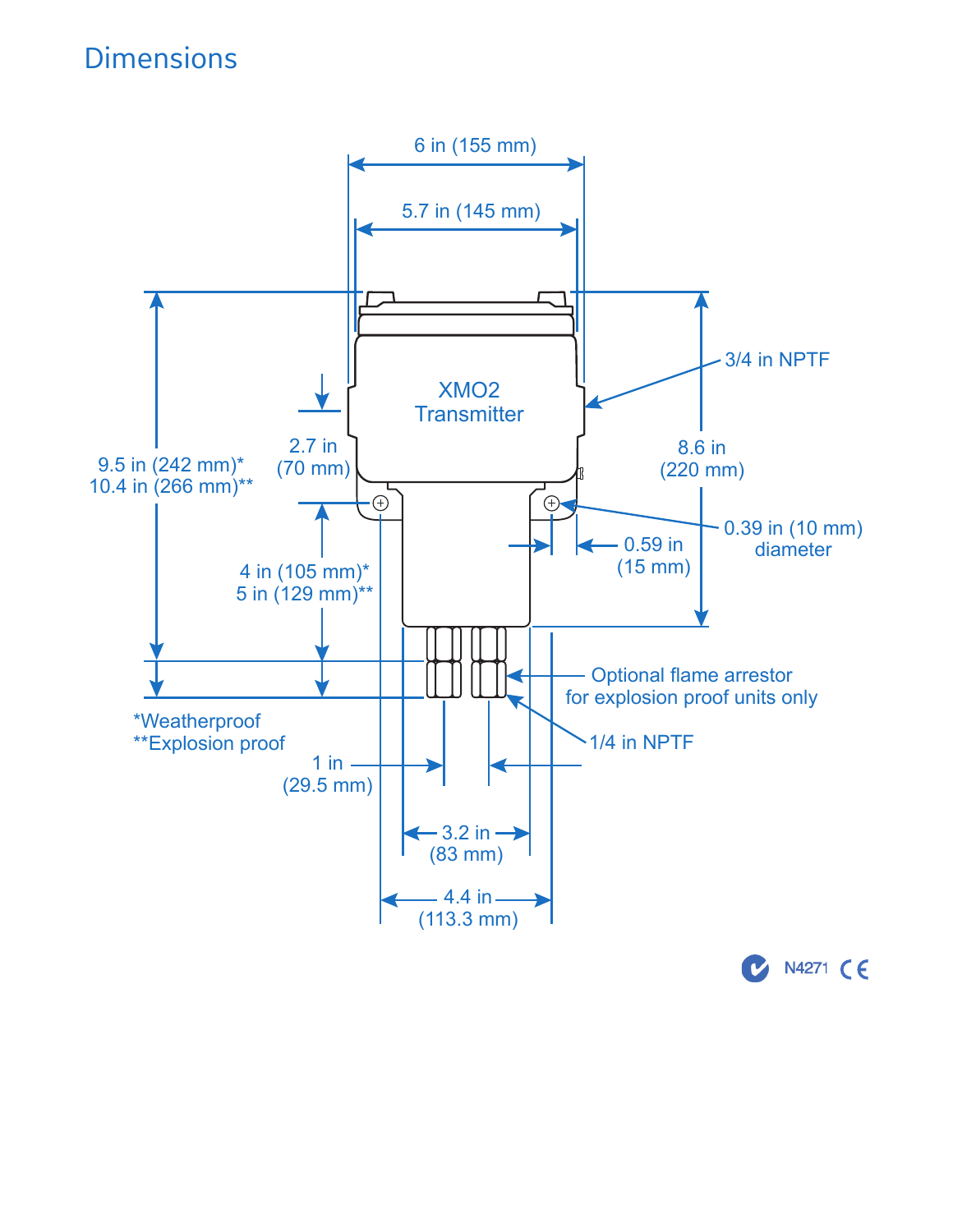# **Specifications**

#### **Accuracy**

- ±1% of span
- ±2% of span for 0 to 1% range
- $\pm 0.2\%$  O<sub>2</sub> for 90 to 100% and 80 to 100% ranges

#### **Linearity**

±0.5% of span

#### **Repeatability**

±0.2% of span

#### **Measurement Resolution**

0.01 mA

#### **Zero Stability**

±1% of span per month (±2% for 0 to 1% range)

#### **Span Stability**

±0.4% of span per month (±0.8% for 0 to 1% range)

#### **Measurement Ranges (Typical)**

- 0% to 1%
- 0% to 2%
- 0% to 5%
- 0% to 10%
- 0% to 21%
- 0% to 25%
- $\cdot$  0% to 50%
- 0% to 100%
- 90% to 100%\*
- 80% to 100%\*

*\*Pressure compensation required*

#### **Transmitter Temperature**

- *Standard:* Controlled to 113°F (45°C)
- *Optional:* Controlled to 140°F (60°C)

#### **Pressure Effect**

- ±0.2% of reading per mm Hg (without pressure compensation)
- Option available for pressure compensation

#### **Required Sample Flow Rate**

*Nominal:* 1.0 SCFH (500 cc/min) *Range:* 0.1–2.0 SCFH (50–1000 cc/min)

#### **Sample Flow Rate Effect**

Less than 1% of span for flow range of 0.1 to 2.0 SCFH (50 to 1000 cc/min) for weatherproof XMO2 with background gas compensation

#### **Response Time, 90% Step Change**

- *Standard:* 70 seconds
- *EN50104:* 45 seconds
- *Fast:* 15 seconds

#### **Warm-Up Time**

30 minutes



*The XMO2 output may be used as an input to the BHGE moisture.IQ analyzer for simultaneous measurement and display of both moisture and oxygen content.*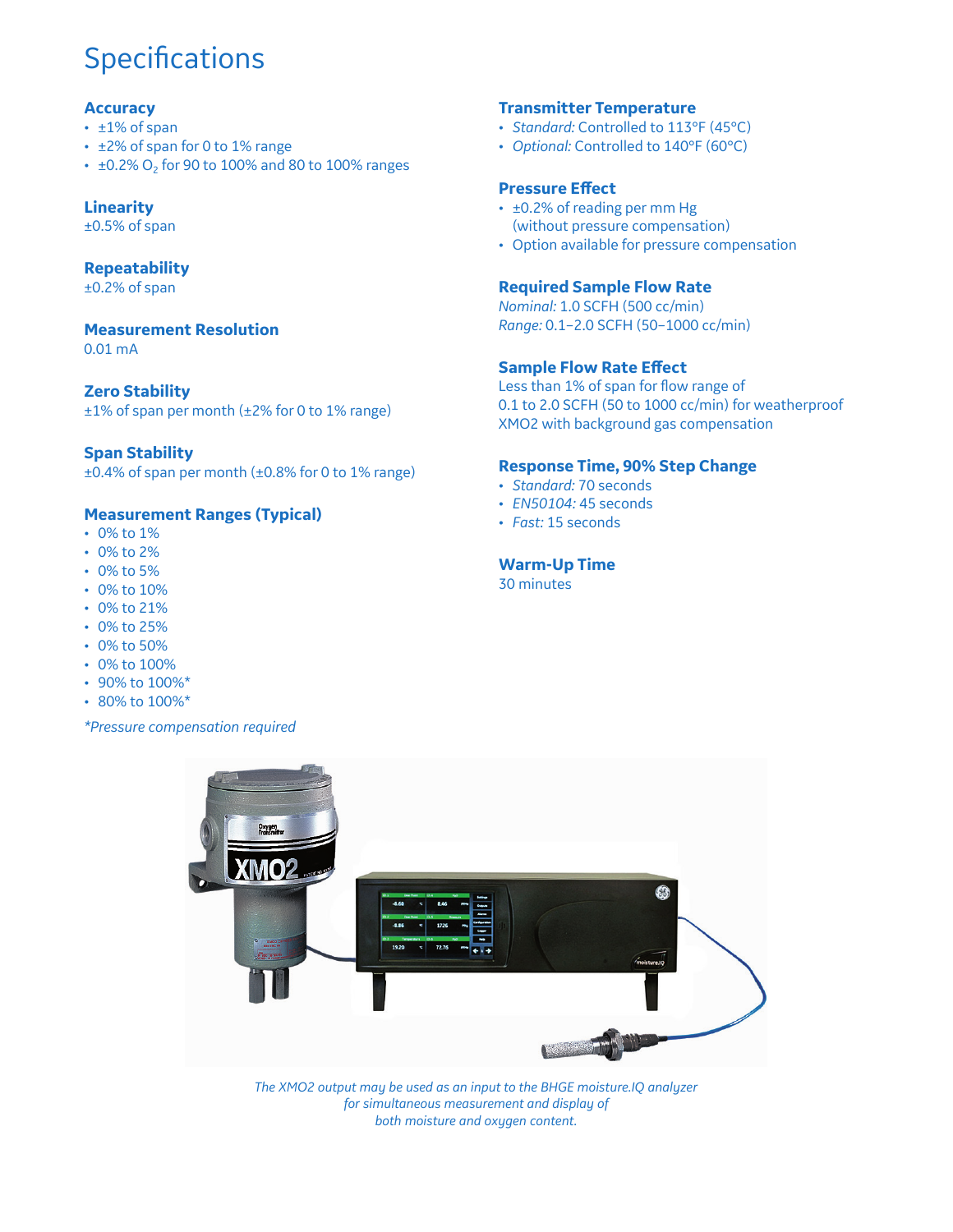# **Functional**

#### **Analog Output**

4 to 20 mA, isolated, 800  $\Omega$  maximum load, field programmable

#### **Digital Output**

RS232, three-wire

#### **Power**

24 VDC ±4 VDC, 1.2 A maximum

#### **Cable**

- *Standard:* 10 ft (3 m), four-wire
- *Optional:* Lengths up to 4000 ft (1200 m) available for current output

#### **Ambient Temperature Range**

(Sample Conditions):

- -4 to 104°F (-20 to 40°C), standard cell operating temperature of 113°F (45°C)
- 23 to 131°F (-5 to 55°C), optional cell operating temperature of 140°F (60°C)

#### **Maximum Pressure**

20 psig (2 barg)

# **Physical**

#### **Wetted Sensor Materials**

- *Standard:* 316 stainless steel, glass and Viton® O-rings
- *Optional:* Hastelloy® C276 and Chemraz® O-rings

#### **Dimensions**

- *Weatherproof unit (h x diameter):* 9.53 x 5.71 in. (242 x 145 mm)
- *Explosion-proof/weatherproof unit (h x diameter):* 10.47 x 5.71 in. (266 x 145 mm)

#### **Weight**

9.5 lb (4.3 kg)

#### **European Compliance**

Complies with the 2014/30/EU EMC Directive and the 2014/68/EU PED Directive for DN<25 (CE approval pending for rack mount)

#### **Environmental, Rack Mount**

Rack-mount configuration is suitable for ordinary locations only. Not suitable for use in hazardous (classified) locations.

#### **Environmental, Transmitter**

- *Weatherproof:* Type 4X/IP66
- *Explosion-proof:* Class I, Division 1, Groups A,B,C&D, FM/CSA
- *Flameproof:*  $\langle x \rangle$  II 2 GD EEx d IIC T6, ISSeP02ATEX022; Ex d II C T6 IP66 Class I, Zone 1

*ATEX compliance with EN50104 requires response-time calibration to EN50104 and constant control of samplesystem pressure or pressure compensation of XMO2.*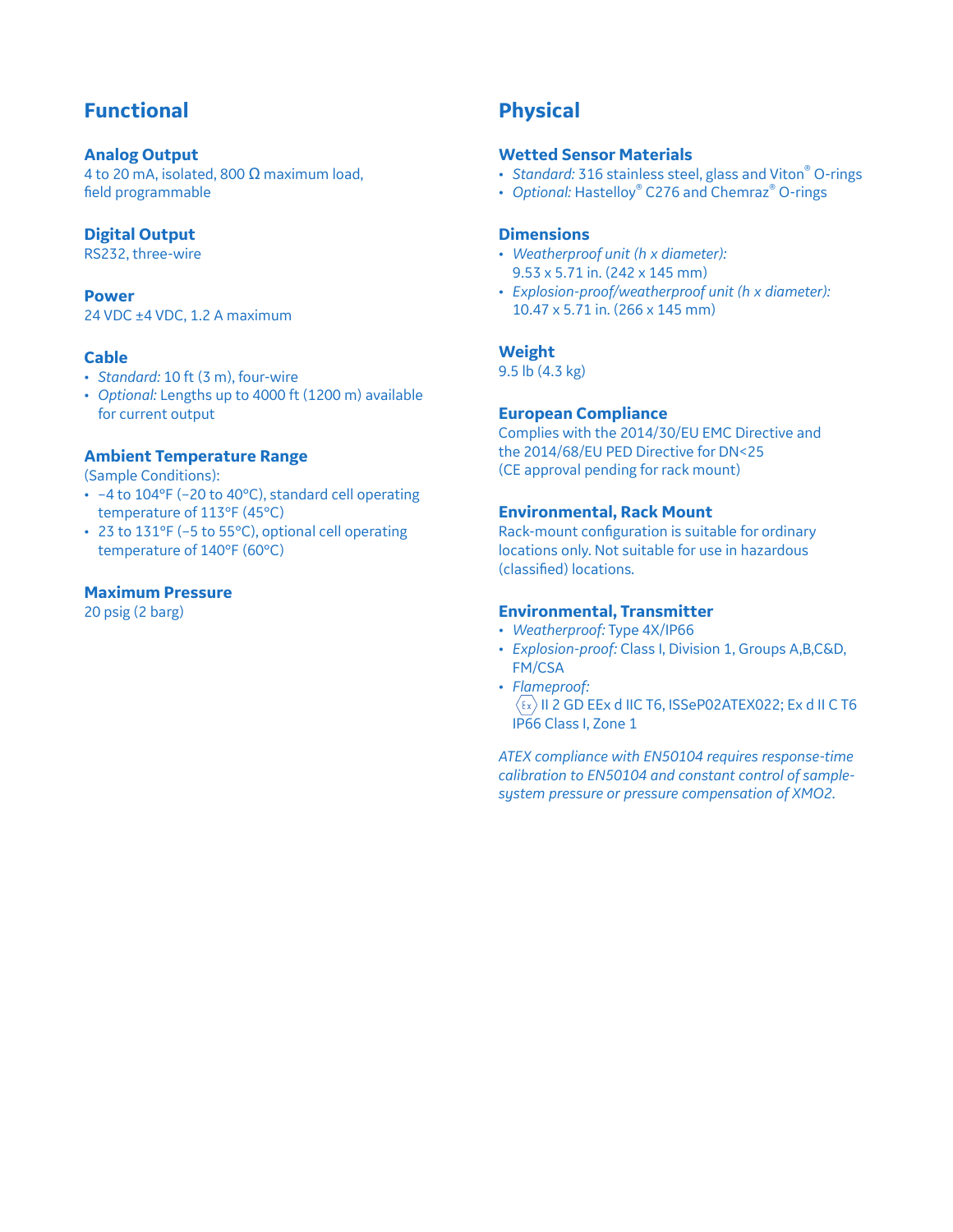# Ordering Information

### **XMO2 Transmitter**

| $C - D$<br>B<br>E F<br>Α                                                                                                                                                                                                                                                                                                                |  |  |
|-----------------------------------------------------------------------------------------------------------------------------------------------------------------------------------------------------------------------------------------------------------------------------------------------------------------------------------------|--|--|
| <b>Model:</b>                                                                                                                                                                                                                                                                                                                           |  |  |
| XMO <sub>2</sub><br>XMO2 Thermoparamagnetic Oxygen Transmitter, 4 to 20 mA output                                                                                                                                                                                                                                                       |  |  |
| Package:                                                                                                                                                                                                                                                                                                                                |  |  |
| Weatherproof enclosure<br>1                                                                                                                                                                                                                                                                                                             |  |  |
| $\overline{c}$<br><b>Explosion proof enclosure</b>                                                                                                                                                                                                                                                                                      |  |  |
| 3<br>Weatherproof with external cal switch                                                                                                                                                                                                                                                                                              |  |  |
| 4<br>Explosion proof with external cal switch                                                                                                                                                                                                                                                                                           |  |  |
| 5<br>Rack mount with display                                                                                                                                                                                                                                                                                                            |  |  |
| $6\phantom{1}6$<br>Weatherproof with external dual calibration switches<br>$\overline{7}$<br>Explosion proof with external dual calibration switches, design certified to ATEX only                                                                                                                                                     |  |  |
| X<br>Without enclosure                                                                                                                                                                                                                                                                                                                  |  |  |
| Y<br>Without enclosure, with wiring for single external cal gas switch                                                                                                                                                                                                                                                                  |  |  |
| Z<br>Without enclosure with wiring for external dual calibration switches                                                                                                                                                                                                                                                               |  |  |
| Note: Options X, Y, and Z are spare parts, which require a 24 VDC power supply. Specify serial number of existing transmitter.                                                                                                                                                                                                          |  |  |
| <b>CE Compliance:</b>                                                                                                                                                                                                                                                                                                                   |  |  |
| Standard<br>н.                                                                                                                                                                                                                                                                                                                          |  |  |
| C<br><b>CE</b> compliant                                                                                                                                                                                                                                                                                                                |  |  |
| Note 1: For C=C and B=1, 3, or 6, one cable gland PN 419-215 is included for X4(10) power/output cable; Second cable gland for<br>use with 704-668-12 RS232 cable must be ordered as a separate item.<br>Note 2: For C=C and B=2, 4, or 7, one cable gland PN 419-217 is included for Z4(10) power/output cable; Second cable gland for |  |  |
| use with 704-1262-12 RS232 cable must be ordered as a separate item.                                                                                                                                                                                                                                                                    |  |  |
| <b>Compensation/Communication:</b>                                                                                                                                                                                                                                                                                                      |  |  |
| Background gas compensation only; IDM/Panaview user program<br>3                                                                                                                                                                                                                                                                        |  |  |
| atmospheric pressure & background gas compensation; IDM/Panaview user program<br>4                                                                                                                                                                                                                                                      |  |  |
| <b>Wetted Material</b>                                                                                                                                                                                                                                                                                                                  |  |  |
| Wetted materials of 316 Stainless Steel and Viton O-Rings<br>1                                                                                                                                                                                                                                                                          |  |  |
| Wetted materials of Hastelloy C276 with Chemraz O-Rings<br>$\overline{2}$                                                                                                                                                                                                                                                               |  |  |
| <b>Special</b>                                                                                                                                                                                                                                                                                                                          |  |  |
| $\Omega$<br><b>None</b>                                                                                                                                                                                                                                                                                                                 |  |  |
| S<br><b>Special</b>                                                                                                                                                                                                                                                                                                                     |  |  |
| Note 1: Pressure compensation (XMO2 Option D= 4) required for 30% O <sub>2</sub> or greater. Atmospheric pressure                                                                                                                                                                                                                       |  |  |
| compensation is recommended for transmitters used in ambient air monitoring applications.                                                                                                                                                                                                                                               |  |  |
| Note 2: For a transmitter operating at 20.9% oxygen the typical changes in atmospheric pressure of $\pm 10$ mmHg<br>can result in changes of ±0.4% oxygen. Refer to the pressure effect specification.                                                                                                                                  |  |  |
|                                                                                                                                                                                                                                                                                                                                         |  |  |
|                                                                                                                                                                                                                                                                                                                                         |  |  |
| (example part number)<br>XMO2 - 1<br>н<br>$-3$<br>$-0$<br>$\mathbf{1}$                                                                                                                                                                                                                                                                  |  |  |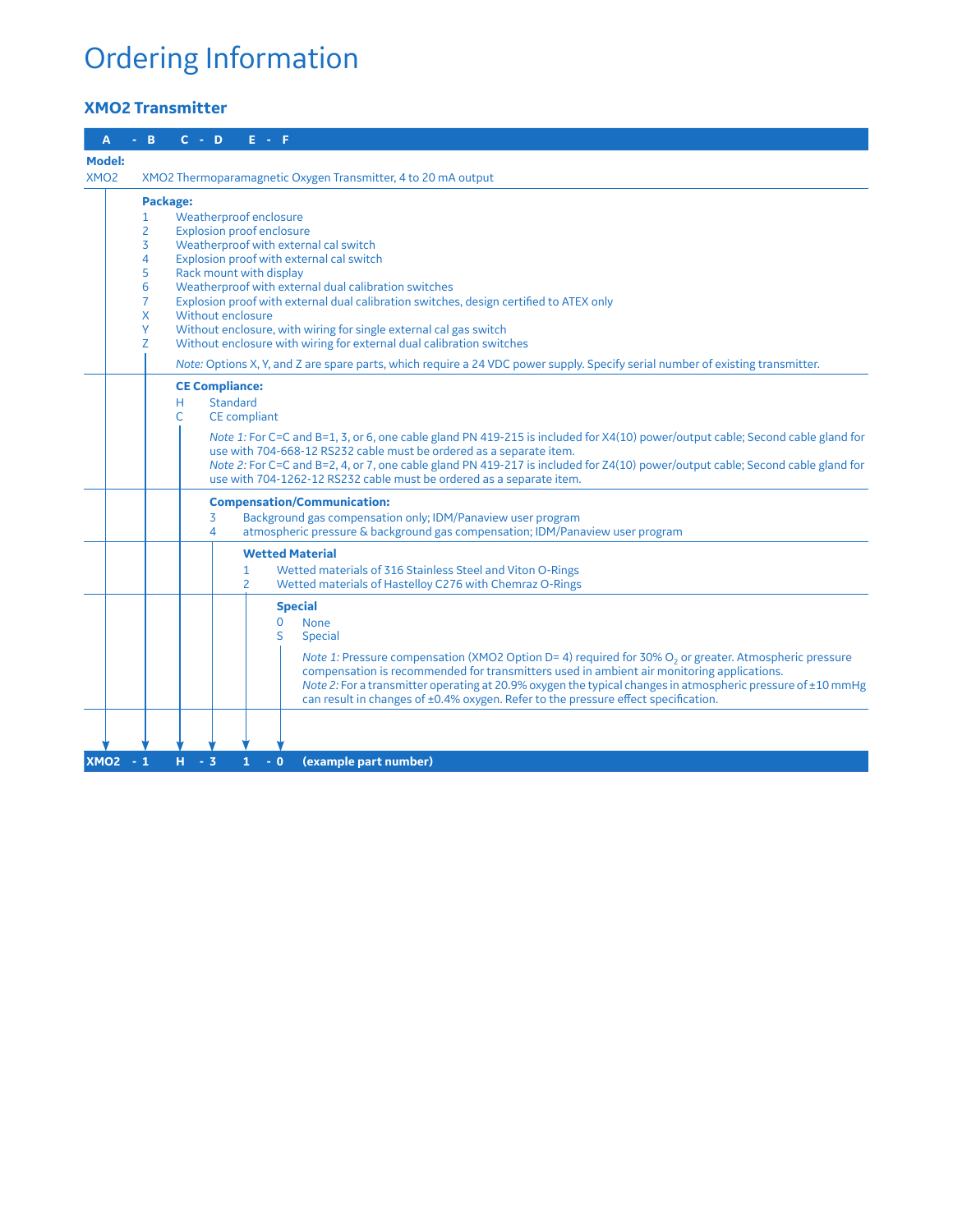#### **XMO2 Calibration**

| A                   | B              | E -<br>C.<br>D                                                                                                                                   |  |
|---------------------|----------------|--------------------------------------------------------------------------------------------------------------------------------------------------|--|
| <b>Calibration:</b> |                |                                                                                                                                                  |  |
| <b>XCAL</b>         |                | <b>XMO2</b> calibration                                                                                                                          |  |
|                     |                | <b>Range of Oxygen Output:</b>                                                                                                                   |  |
|                     | 1              | 0 to 1% oxygen                                                                                                                                   |  |
|                     | $\overline{c}$ | 0 to 2% oxygen                                                                                                                                   |  |
|                     | $\overline{3}$ | 0 to 5% oxygen                                                                                                                                   |  |
|                     | 4              | 0 to 10% oxygen                                                                                                                                  |  |
|                     | 5              | 0 to 21% oxygen                                                                                                                                  |  |
|                     | 6              | 0 to 25% oxygen                                                                                                                                  |  |
|                     | $\overline{7}$ | 0 to 50% oxygen                                                                                                                                  |  |
|                     | 8              | 0 to 100% oxygen                                                                                                                                 |  |
|                     | A              | 90 to 100% oxygen                                                                                                                                |  |
|                     | B              | 80 to 100% oxygen                                                                                                                                |  |
|                     | S.             | Special range                                                                                                                                    |  |
|                     |                | <b>Compensation Signal:</b>                                                                                                                      |  |
|                     |                | Background gas compensation only; standard N <sub>2</sub> /CO <sub>2</sub><br>1                                                                  |  |
|                     |                | Atmospheric pressure compensation only; standard range 700 to 800 mmHg<br>2                                                                      |  |
|                     |                | 3<br>Background gas compensation only; special gas                                                                                               |  |
|                     |                | Atmospheric pressure compensation only; special range<br>4                                                                                       |  |
|                     |                | Standard background gas N <sub>2</sub> /CO <sub>2</sub> and atmospheric pressure compensation; 700 to 800 mmHg, zero based ranges only<br>5      |  |
|                     |                | Calibrate at 0, 2, 10 and 21% O <sub>2</sub> with N <sub>2</sub> and 14% CO <sub>2</sub> / 86% N <sub>2</sub> background gases<br>$\overline{7}$ |  |
|                     |                | S<br><b>Special</b>                                                                                                                              |  |
|                     |                | <b>Response:</b>                                                                                                                                 |  |
|                     |                | Standard response (70 seconds)<br>$\mathbf{1}$                                                                                                   |  |
|                     |                | $\overline{2}$<br>Response to meet EN50104 (45 seconds)                                                                                          |  |
|                     |                | 3<br>Fast response (15 seconds)                                                                                                                  |  |
|                     |                |                                                                                                                                                  |  |
|                     |                |                                                                                                                                                  |  |
| <b>XCAL</b>         | $-5$           | (example part number)<br>$\mathbf{1}$<br>1                                                                                                       |  |